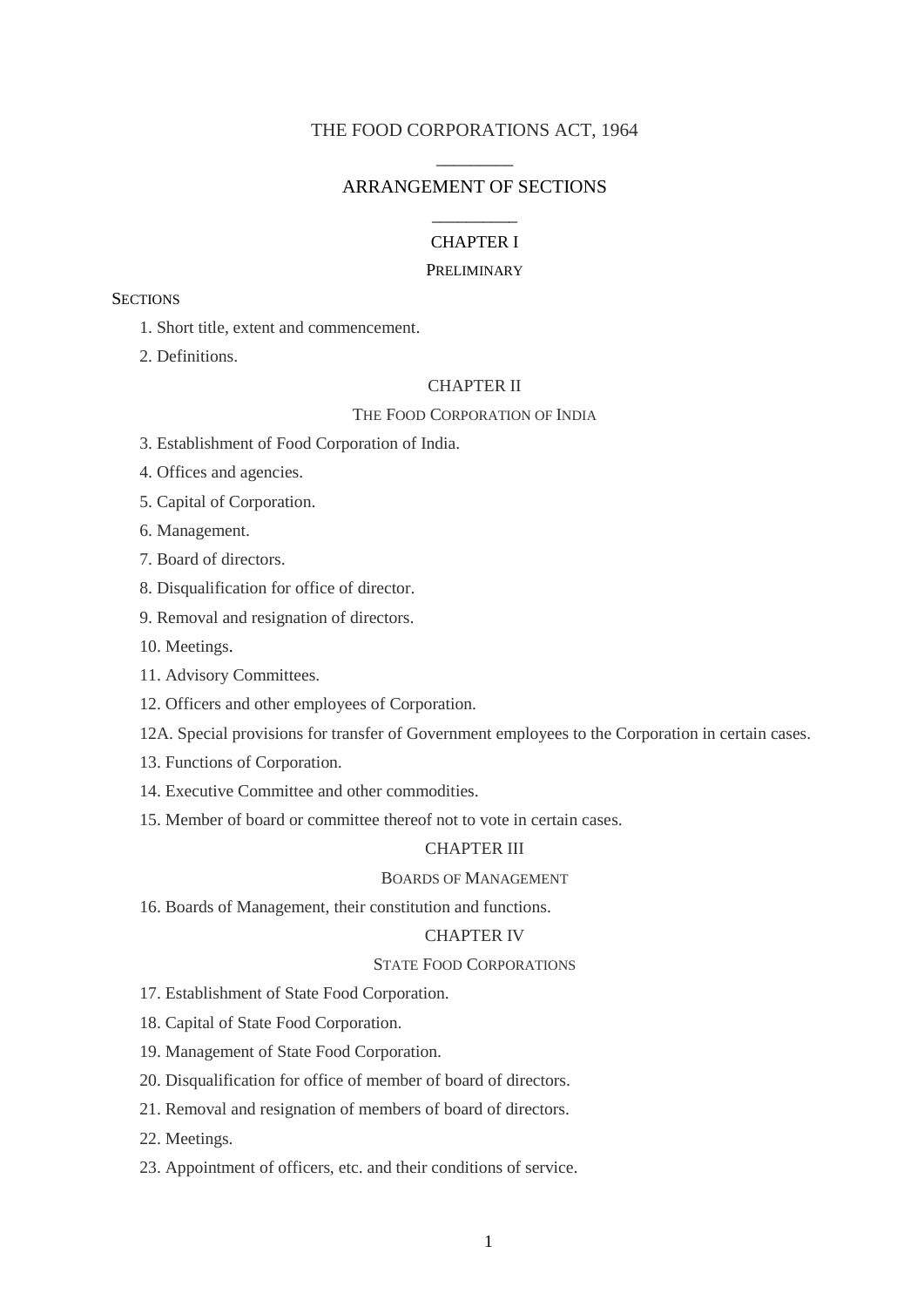### **SECTIONS**

- 24. Executive Committee and other committees.
- 25. Member of board or committee thereof not to vote in certain cases.

## CHAPTER V

## FINANCE, ACCOUNTS AND AUDIT

- 26. Submission of programme of activities and financial estimates.
- 27. Borrowing powers of Food Corporation.
- 28. Lending by Food Corporation on security of foodgrains.
- 29. Power to enter into agreement for purchase of foodgrains after harvest.
- 30. Guarantee by Food Corporation.
- 31. Funds of Food Corporation.
- 32. Investment of funds.
- 33. Allocation of surplus profits.
- 34. Accounts and audit.
- 35. Annual report on the working of Food Corporations.

#### CHAPTER VI

#### **MISCELLANEOUS**

- 36. Vacancies, etc., not to invalidate acts or proceedings of Food Corporation, etc.
- 37. Delegation.
- 38. Declaration of fidelity and secrecy.
- 39. Indemnity of directors.
- 40. Protection of action taken under this Act.
- 41. Offences.
- 42. Provision relating to income-tax, super-tax, etc.
- 43. Winding up of Food Corporation.
- 44. Power to make rules.
- 45. Power of Food Corporation to make regulations.
- 46. Validation.

## THE SCHEDULE.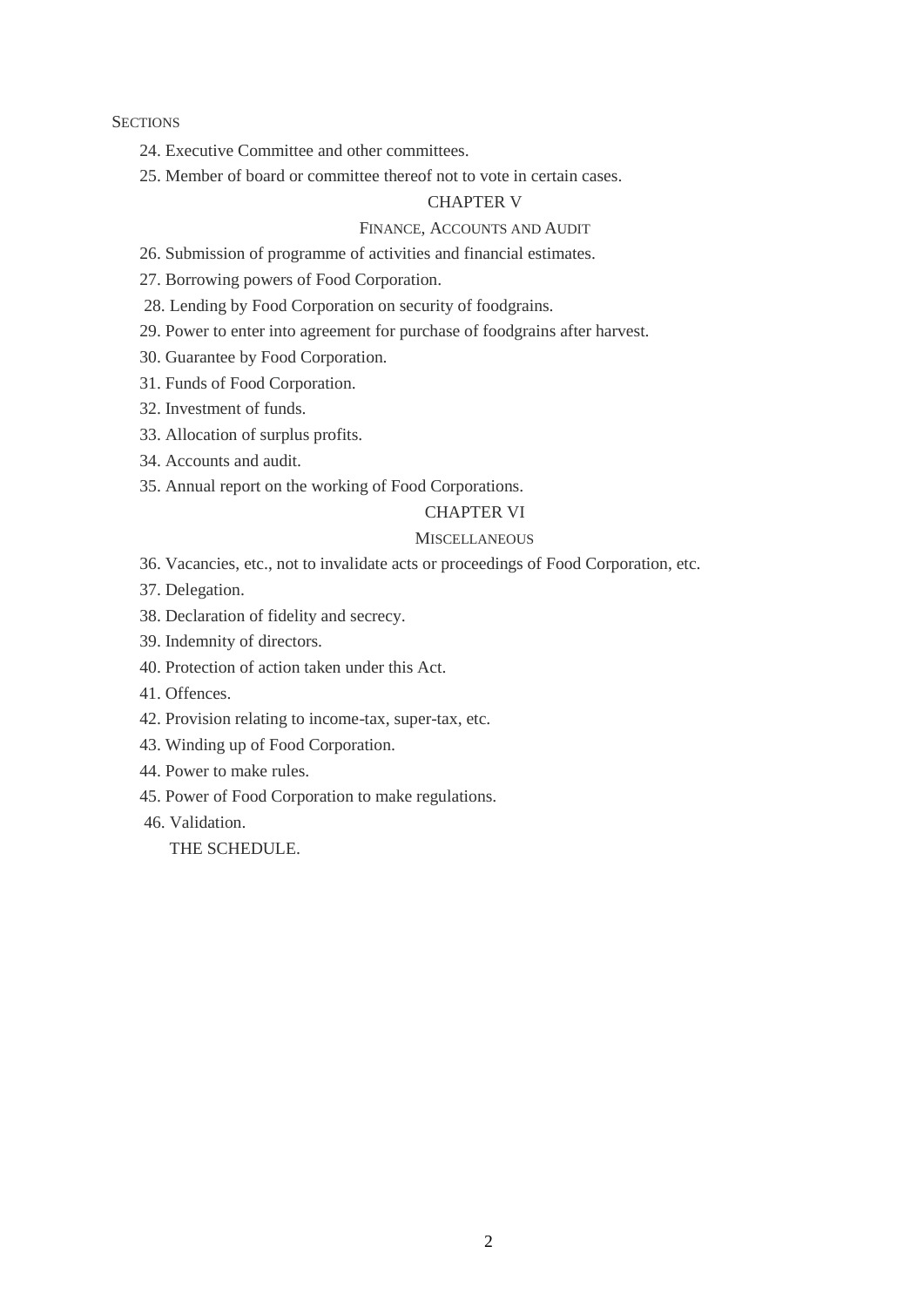## THE FOOD CORPORATIONS ACT, 1964

## ACT NO. 37 OF 1964

[10*th December*, 1964.]

An Act to provide for the establishment of Food Corporations for the purpose of trading in foodgrains and other foodstuffs and for matters connected therewith and incidental thereto.

BE it enacted by Parliament in the Fifteenth Year of the Republic of India as follows:**—**

### CHAPTER I

## PRELIMINARY

**1. Short title, extent and commencement.—**(*1*) This Act may be called the Food Corporations Act, 1964.

(2) It extends to the whole of India<sup>1\*\*\*</sup>.

 $(3)$  It sh[a](http://www.manupatrafast.in/ba/dispbotC.aspx?nActCompID=74651&iActID=1925#f2)ll come into force on such date<sup>2</sup> as the Central Government may, by notification in the Official Gazette, appoint.

**2. Definitions.—**In this Act, unless the context otherwise requires,**—**

(*a*) "Corporation" means the Food Corporation of India established under section 3;

(*b*) "Food Corporation" means the Food Corporation of India established under section 3 or a State Food Corporation established under section 17;

<sup>3</sup>[(*bb*) "foodstuffs" includes edible oilseeds and oils;]

(*c*) "prescribed" means prescribed by rules made under this Act;

(*d*) "scheduled bank" means a bank for the time being included in the Second Schedule to the Reserve Bank of India Act, 1934 (2 of 1934);

(*e*) "State Food Corporation" means a State Food Corporation established under section 17;

(*f*) "year" means the financial year.

#### CHAPTER II

#### THE FOOD CORPORATION OF INDIA

**3. Establishment of Food Corporation of India.—**(*1*) With effect from such date as the Central Government may, by notification in the Official Gazette, specify in this behalf, the Central Government shall establish for the purposes of this Act a Corporation known as the Food Corporation of India.

(*2*) The Corporation shall be a body corporate with the name aforesaid having perpetual succession and a common seal with power, subject to the provisions of this Act, to acquire, hold and dispose of property and to contract, and may, by that name, sue and be sued.

**4. Offices and agencies.—**(*1*) The head office of the Corporation shall be at Madras or at such other place as the Central Government may, by notification in the Official Gazette, specify.

4 [(*2*) The Corporation may establish offices or agencies at other places in or outside India:

Provided that no such office or agency shall be established at any place outside India without the previous approval of the Central Government.]

<sup>1.</sup> The words "except the State of Jammu and Kashmir" omitted by Act 67 of 1972, s. 2 (w.e.f. 15-12-1972).

<sup>2. 17</sup>th December, 1964, *vide* notification No. G.S.R. 1808, dated 16th December, 1964, *see* Gazette of India, Extraordinary, Part II, sec. 3 (*i*).

<sup>3.</sup> Ins. by s. Act 67 of 1972, s. 3 (w.e.f. 15-12-1972).

<sup>4.</sup> Subs. by s. 4, *ibid*., for sub-section (*2*) (w.e.f. 15-12-1972).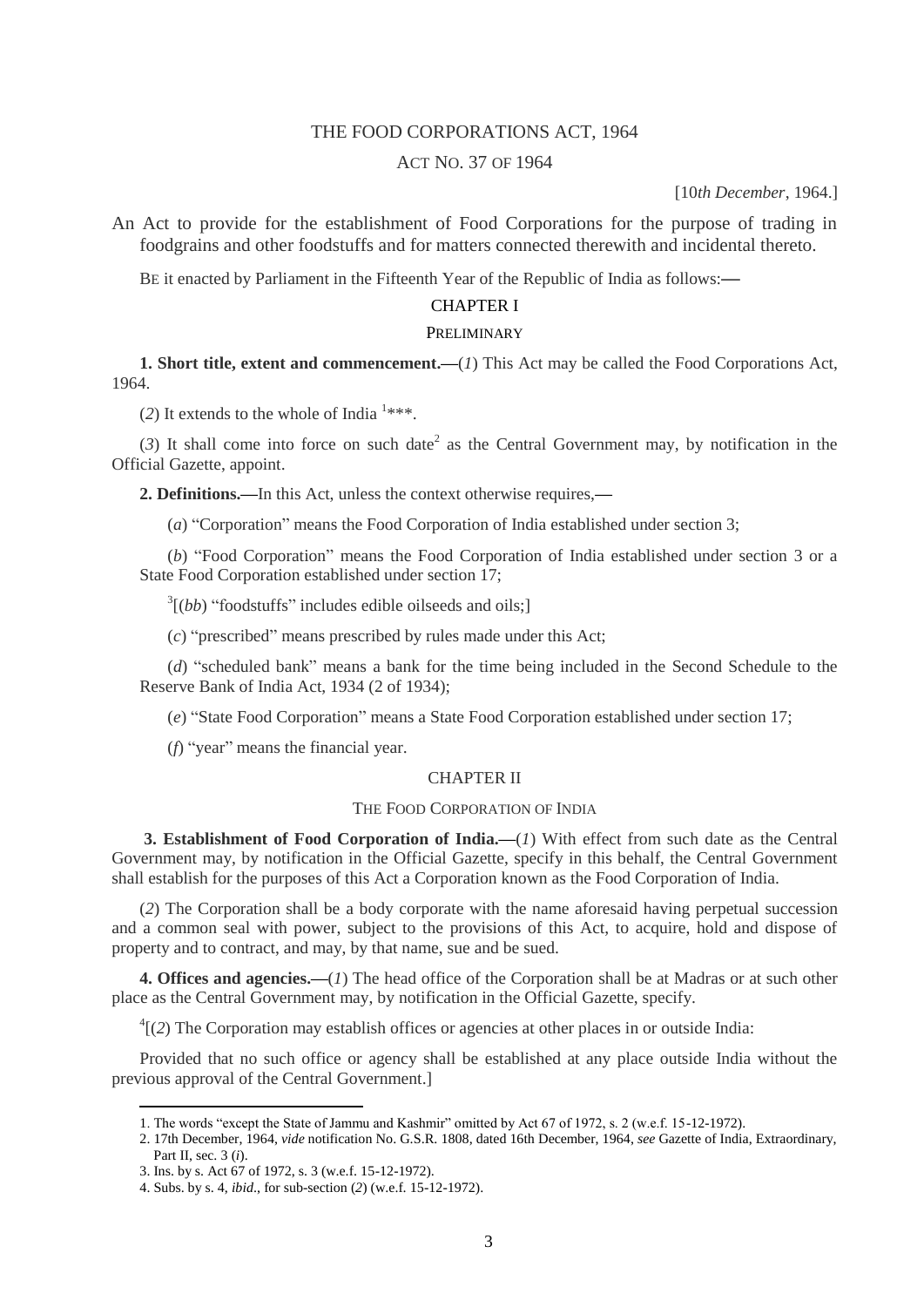**5. Capital of Corporation.—**(*1*) The original capital of the Corporation shall be such sum not exceeding one hundred crores of rupees as the Central Government may fix.

(*2*) The Central Government may from time to time increase the capital of the Corporation to such extent and in such manner as that Government may determine.

(*3*) Such capital may be provided by the Central Government from time to time after due appropriation made by Parliament by law for the purpose and subject to such terms and conditions as may be determined by that Government.

**6. Management.—**(*1*) The general superintendence, direction and management of the affairs and business of the Corporation shall vest in a board of directors which may exercise all such powers and do all such acts and things as may be exercised or done by the Corporation under this Act.

(*2*) The board of directors, in discharging its functions, shall act on business principles having regard to the interests of the producer and consumer and shall be guided by such instructions on questions of policy as may be given to it by the Central Government.

(*3*) If any doubt arises as to whether a question is or is not a question of policy, the decision of the Central Government thereon shall be final.

**7. Board of directors.—**(*1*) The board of directors of the Corporation shall consist of the following, namely:**—**

(*a*) a Chairman;

(*b*) three directors to represent respectively the Ministries of the Central Government dealing with**—**

(*i*) food,

(*ii*) finance, and

(*iii*) co-operation;

(*c*) the managing director of the Central Warehousing Corporation established under section 3 of the Warehousing Corporations Act, 1962 (8 of 1962), *ex officio*;

(*d*) a managing director;

(*e*) six other directors.

(*2*) All the directors of the Corporation other than the director referred to in clause (*c*) of sub-section (*1*) shall be appointed by the Central Government.

(*3*) The managing director, shall**—**

(*a*) exercise such powers and perform such duties as the board of directors may entrust or delegate to him; and

(*b*) receive such salary and allowances as the board of directors may, with the approval of the Central Government, fix:

Provided that the first managing director shall receive such salary and allowances as the Central Government may fix.

(*4*) The term of office of, and the manner of filling casual vacancies among, the directors of the Corporation, other than the director referred to in clause (*c*) of sub-section (*1*), and the other terms and conditions of appointment of the directors of the Corporation shall, subject to the provisions of sub-section  $(3)$ , be such as may be prescribed.

**8. Disqualification for office of director.—**A person shall be disqualified for being appointed as, and for being, a director of the Corporation**—**

(*a*) if he is, or at any time has been, adjudicated insolvent or has suspended payment of his debts or has compounded with his creditors; or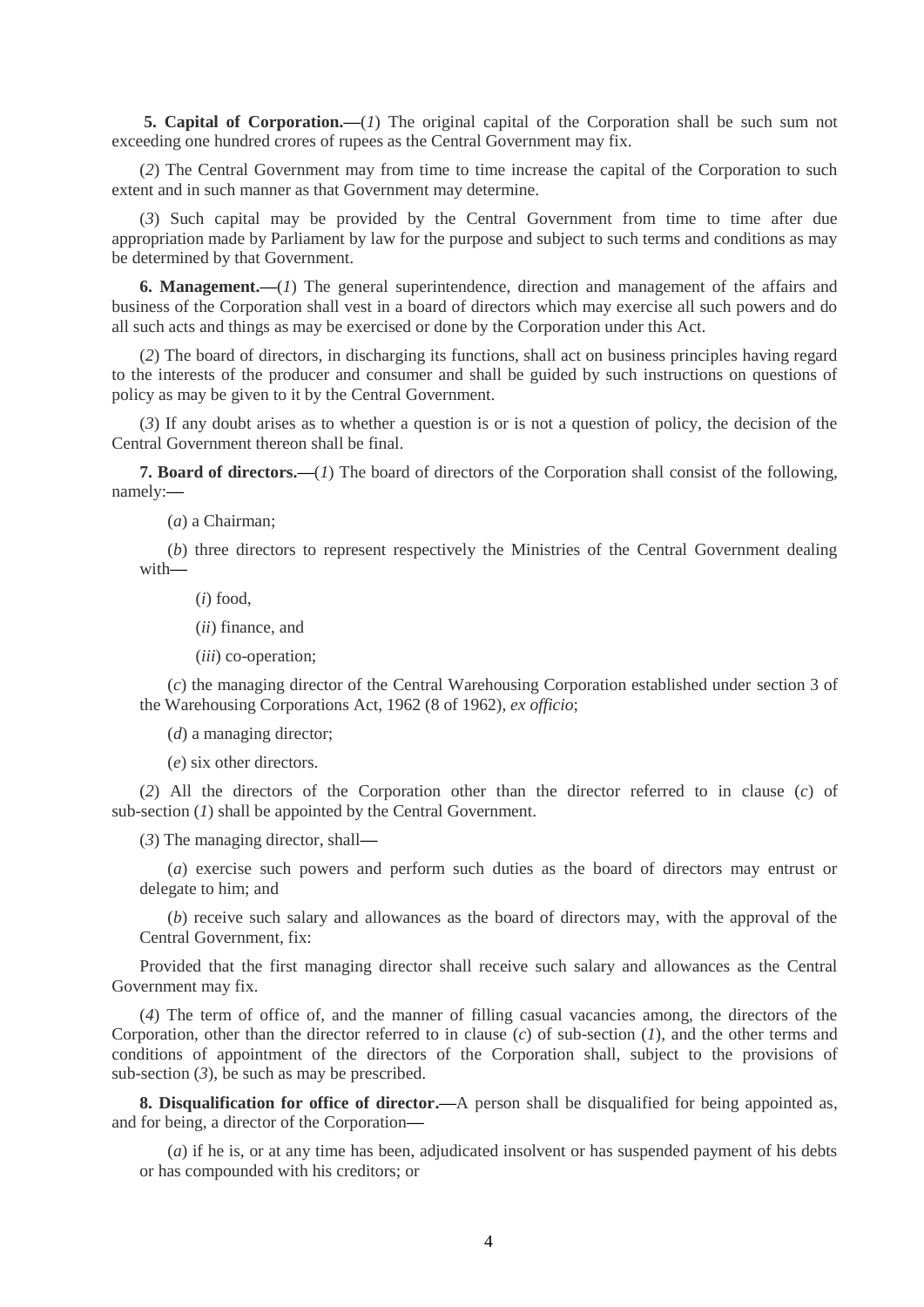(*b*) if he is of unsound mind and stands so declared by a competent court; or

(*c*) if he is or has been convicted of any offence which in the opinion of the Central Government involves moral turpitude; or

(*d*) if he has been removed or dismissed from the service of the Government or a corporation owned or controlled by the Government; or

(*e*) except in the case of the Chairman or the managing director, if he is a salaried official of the Food Corporation of India or a State Food Corporation.

**9. Removal and resignation of directors.—**(*1*) The Central Government may, at any time, after consultation with the Corporation, remove the managing director from office after giving him a reasonable opportunity of showing cause against the proposed removal.

(*2*) The board of directors may remove any director from office who**—**

(*a*) is or has become subject to any of the disqualifications mentioned in section 8; or

(*b*) is absent without leave of the board of directors from more than three consecutive meetings thereof without cause sufficient, in the opinion of the board, to exonerate his absence.

(*3*) A director of the Corporation may resign his office by giving notice thereof in writing to the Central Government and on such resignation being accepted, he shall be deemed to have vacated his office.

**10. Meetings.—**(*1*) The board of directors of the Corporation shall meet at such times and places and shall observe such rules of procedure in regard to the transaction of business at its meetings (including the quorum at meetings) as may be provided by regulations made by the Corporation under this Act.

(*2*) The Chairman of the Board or, if for any reason he is unable to attend any meeting, any other director elected by the directors present at the meeting, shall preside at the meeting.

(*3*) All questions which come up before any meeting of the board shall be decided by a majority of the votes of the directors present and voting, and, in the event of an equality of votes, the Chairman, or in his absence, the person presiding, shall have and exercise a second or casting vote.

**11. Advisory Committees.—**(*1*) The Central Government may, in consultation with the Corporation, by notification in the Official Gazette, constitute one or more Advisory Committees consisting of such persons and on such terms and conditions as may be prescribed.

(*2*) It shall be the duty of any such Advisory Committee to advice the Central Government or the Corporation in regard to any matter connected with the purposes of this Act in respect of which its advice is sought by the Central Government, or, as the case may be, by the Corporation.

(*3*) The expenses in relation to the Advisory Committees shall be met by the Corporation.

**12. Officers and other employees of Corporation.—(***1*) The Central Government shall after consultation with the Corporation, appoint a person to be the Secretary of the Corporation.

(*2*) Subject to such rules as may be made by the Central Government in this behalf, the Corporation may appoint such other officers and employees as it considers necessary for the efficient performance of its functions.

(*3*) The methods of appointment, the conditions of service and the scales of pay of the officers and other employees of the Corporation shall**—**

(*a*) as respects the Secretary, be such as may be prescribed;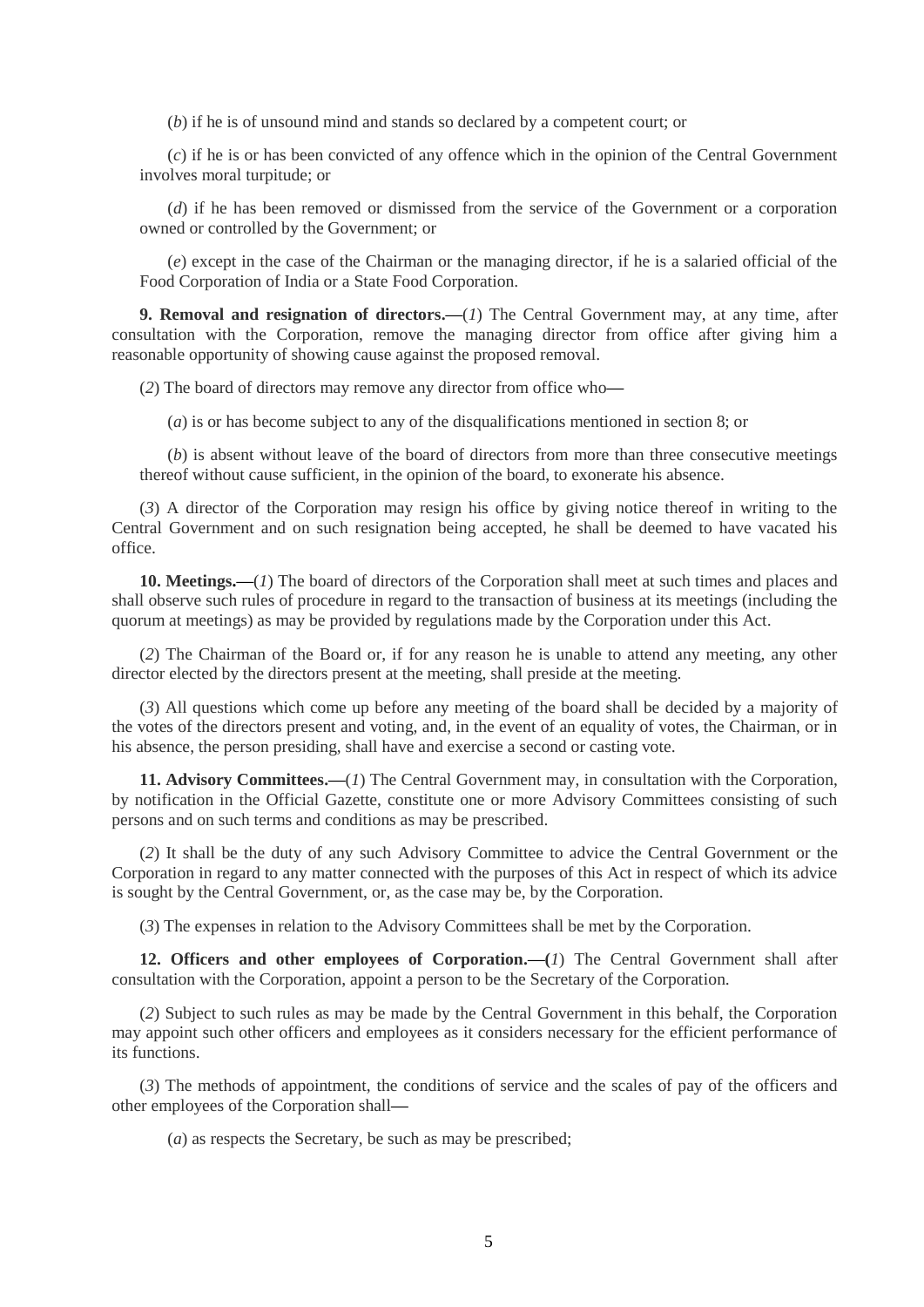(*b*) as respects the other officers and employees, be such as may be determined by regulations made by the Corporation under this Act.

<sup>1</sup>[12A. Special provisions for transfer of Government employees to the Corporation in certain **cases.—**(*1*) Where the Central Government has ceased or ceases to perform any functions which under section 13 are functions of the Corporation, it shall be lawful for the Central Government to transfer, by order and with effect from such date or dates (which may be either retrospective to any date not earlier than the 1st January, 1965, or prospective) as may be specified in the order, to the Corporation any of the officers or employees serving in the Department of the Central Government dealing with food or any of its subordinate or attached offices and engaged in the performance of those functions:

Provided that no order under this sub-section shall be made in relation to any officer or employee in such Department or office who has, in respect of the proposal of the Central Government to transfer such officer or employee to the Corporation, intimated within such time as may be specified in this behalf by that Government, his intention of not becoming an employee of the Corporation.

(*2*) In making an order under sub-section (*1*), the Central Government shall, as far as may be, take into consideration the functions which the Central Government has ceased or ceases to perform and the areas in which such functions have been or are performed.

(*3*) An officer or other employee transferred by an order made under sub-section (*1*) shall, on and from the date of transfer, cease to be an employee of the Central Government and become an employee of the Corporation with such designation as the Corporation may determine and shall, <sup>2</sup>[subject to the provisions of sub-sections (*4*), (*4A*), (*4B*), (*4C*), (*5*) and (*6*)], be governed by the regulations made by the Corporation under this Act as respects remuneration and other conditions of service including pension, leave and provident fund, and shall continue to be an officer or employee of the Corporation unless and until his employment is terminated by the Corporation.

(*4*) Every officer or other employee transferred by an order made under sub-section (*1*) shall, within six months from the date of transfer, exercise his option in writing to be governed,**—**

(*a*) by the scale of pay applicable to the post held by him under the Government immediately before the date of transfer or by the scale of pay applicable to the post under the Corporation to which he is transferred,

(*b*) by the leave, provident fund, retirement or other terminal benefits admissible to employees of the Central Government in accordance with the rules and others of the Central Government as amended from time to time or the leave, provident fund or other terminal benefits admissible to the employees of the Corporation under the regulations made by the Corporation under this Act,

and such option once exercised shall be final:

Provided that the option exercised under clause (*a*) shall be applicable only in respect of the post to which such officer or employee is transferred to the Corporation and on appointment to a higher post under the Corporation, he shall be eligible only for the scale of pay applicable to such higher post:

Provided further that if immediately before the date of his transfer any such officer or employee is officiating in a higher post under the Government either in a leave vacancy or in any other vacancy of a specified duration, his pay, on transfer, shall be protected for the unexpired period of such vacancy and thereafter he shall be entitled to the scale of pay applicable to the post under the Government to which he would have reverted or to the scale of pay applicable to the post under the Corporation to which he is transferred, whichever he may opt:

Provided also that when an officer or other employee serving in the Department of the Ministry of the Central Government dealing with food or in any of its attached or subordinate offices is promoted to officiate in a higher post in the Department or office subsequent to the transfer to the Corporation of any other officer or employee senior to him in that Department or office before such transfer, the officer or other employee who is promoted to officiate in such higher post shall, on transfer to the Corporation, be

<sup>1.</sup> Ins. by Act 57 of 1968, s. 2 (w.e.f 28-12-1968).

<sup>2.</sup> Subs. by Act 12 of 1977, s. 2, for "subject to the provisions of sub-sections (*4*), (*5*) and (*6*)" (w.e.f. 31-12-1976).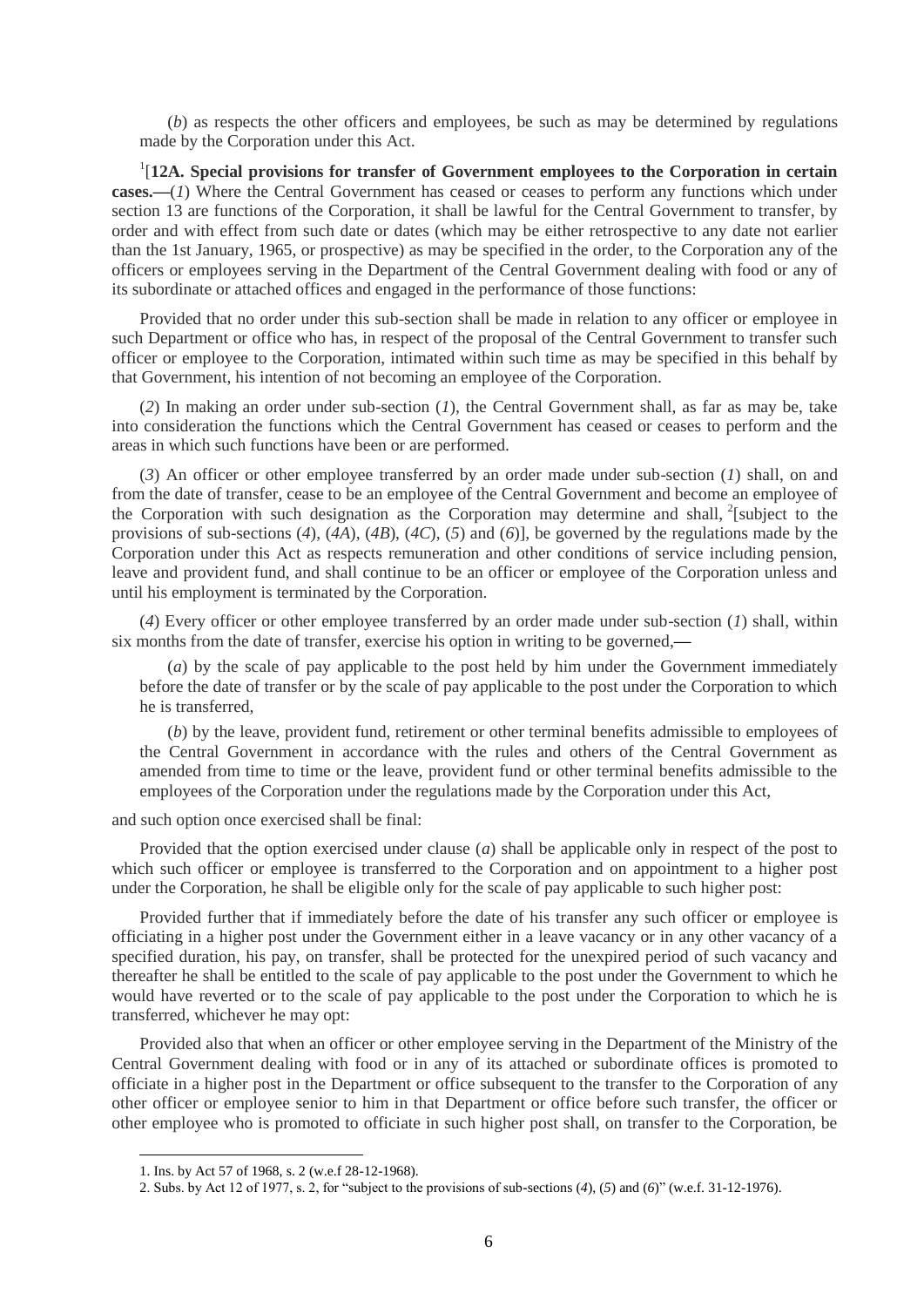entitled only to the scale of pay applicable to the post he would have held but for such promotion or the scale of pay applicable to the post under the Corporation to which he is transferred, whichever he may opt.

1 [(*4A*) Notwithstanding anything contained in sub-section (*4*),**—**

(*a*) every officer or other employee in respect of whom an order of transfer under sub-section (*1*) had been made before the date of commencement of the Food Corporations (Amendment) Act, 1977 (hereafter in this section referred to as the appointed day) shall, whether or not he had exercised the option under sub-section (*4*) before the appointed day, exercise such option within six months from the appointed day; and

(*b*) every officer or other employee in respect of whom an order of transfer under sub-section (*1*) may be made after the appointed day shall, within six months from the date of such order, exercise his option under sub-section (*4*),

and in each such case such option once exercised shall be final:

Provided that where an officer or other employee having exercised an option under sub-section (*4*) before the appointed day,**—**

(*i*) has died or retired before the appointed day, or dies or retires after the appointed day, before exercising the option as required by this sub-section, or

(*ii*) does not exercise the option as required by this sub-section,

the option already exercised by him shall be deemed to have been validly exercised by him under sub-section (*4*).

(*4B*) Where an officer or other employee**—**

(*a*) has died or retired, or dies or retires, after an order of transfer under sub-section (*1*) in respect of such officer or other employee is made but before exercising the option under sub-section (*4*) or, as the case may be, as required by sub-section (*4A*); or

(*b*) has died or retired, or dies or retires, before an order of transfer under sub-section (*1*) in respect of such officer or other employee is made,

he shall, notwithstanding anything contained in sub-section (*4*) or sub-section (*4A*),**—**

(*i*) in a case falling under clause (*a*), be deemed to have exercised an option under sub-section (*4*); and

(*ii*) in a case falling under clause (*b*), be deemed to have been transferred under sub-section (*1*) and exercised an option under sub-section (*4*),

to be governed by the leave, provident fund, retirement or other terminal benefits admissible to the employees of the Central Government in accordance with the rules and orders of the Central Government as amended from time to time:

Provided that nothing in clause (*a*) of this sub-section shall apply to an officer or other employee who has, before the appointed day been paid the terminal benefits as admissible to the employees of the Corporation under the regulations made by the Corporation under this Act, unless such officer or other employee refunds in a lump sum within six months from the appointed day the amount of contributions made by the Corporation towards such terminal benefits:

Provided further that nothing in clause (*b*) of this sub-section shall apply to an officer or other employee who has intimated, under the proviso to sub-section (*1*), his intention of not becoming an employee of the Corporation.

**.** 

<sup>1.</sup> Ins. by Act 12 of 1977, s. 2 (w.e.f. 31-12-1976).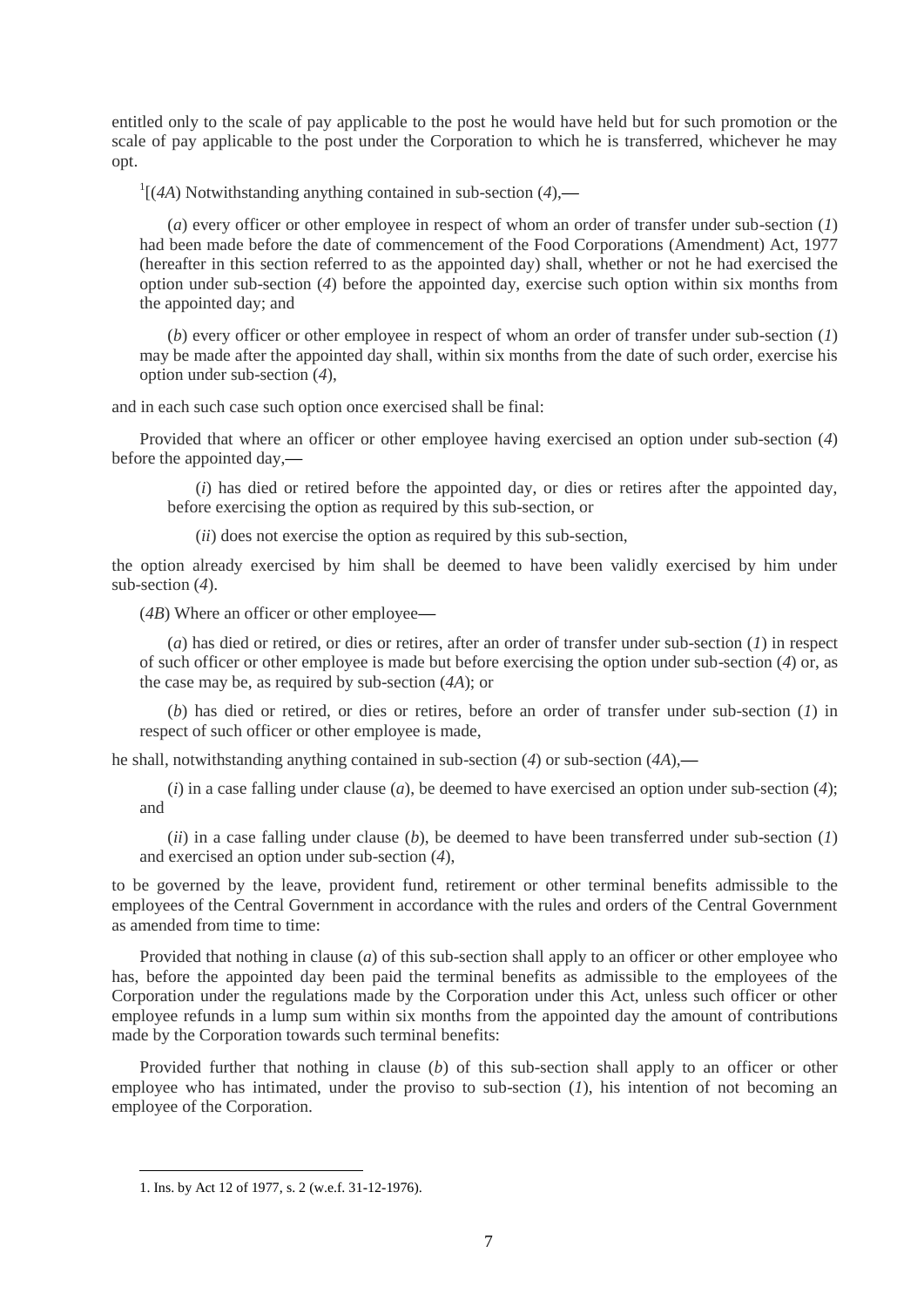(*4C*) Where an officer or other employee has exercised an option under sub-section (*4*), or exercises, or is deemed to have exercised, an option under that sub-section, read with sub-section (*4A*) or sub-section (*4B*), to be governed by the leave, provident fund, retirement or other terminal benefits admissible to the employees of the Central Government, such benefits shall be calculated on the basis of the pay and allowances drawn by him in the Corporation.]

(*5*) No officer or other employee transferred by an order made under sub-section (*1*),**—**

(*a*) shall be dismissed or removed by an authority subordinate to that competent to make a similar or equivalent appointment under the Corporation as may be specified in the regulations made by the Corporation under this Act;

 $\frac{1}{1}$ (*b*) shall be dismissed or removed or reduced in rank except after an inquiry in which he has been informed of the charges against him and given a reasonable opportunity of being heard in respect of those charges:]

<sup>2</sup>[Provided that where it is proposed after such inquiry, to impose upon him any such penalty, such penalty may be imposed on the basis of the evidence adduced during such inquiry and it shall not be necessary to give such person any opportunity of making representation on the penalty proposed:]

3 [Provided further that] this clause shall not apply,**—**

(*i*) where an officer or employee is dismissed or removed or reduced in rank on the ground of conduct which has led to his conviction on a criminal charge; or

(*ii*) where the authority empowered to dismiss or remove an officer or employee or to reduce him in rank is satisfied that for some reason, to be recorded by that authority in writing, it is not reasonably practicable to hold such inquiry; or

(*iii*) to an officer or employee who, after transfer to the Corporation, is appointed to a higher post under the Corporation in response to an open advertisement and in competition with outsiders.

(*6*) If, in respect of any such officer or employee as aforesaid, a question arises whether it is reasonably practicable to hold such inquiry as is referred to in sub-section (*5*), the decision thereon of the authority empowered to dismiss or remove him or to reduce him in rank shall be final.

(*7*) Nothing contained in sub-section (*1*) shall apply to the members of the Central Secretariat Service or any other service or to persons on deputation to the Department referred to in that sub-section or to any of its attached or subordinate offices from any Ministry of the Central Government or from any State Government or from any organisation.

**13. Functions of Corporation.—**(*1*) Subject to the provisions of this Act, it shall be the primary duty of the Corporation to undertake the purchase, storage, movement, transport, distribution and sale of foodgrains and other foodstuffs.

(*2*) Subject as aforesaid, the Corporation may also, with the previous approval of the Central Government,**—**

(*a*) promote by such means as it thinks fit the production of foodgrains and other foodstuffs;

(*b*) set up, or assist in the setting up of, rice mills, flour mills and other undertakings for the processing of foodgrains and other foodstuffs, and

(*c*) discharge such other functions as may be prescribed or as are supplemental, incidental or consequential to any of the functions conferred on it under this Act.

**14. Executive Committee and other commodities.—**(*1*) The board of directors of the Corporation may constitute an Executive Committee which shall consist of**—**

**.** 

<sup>1.</sup> Subs. by Act 53 of 1982, s. 2, for clause (*b*) (w.e.f. 21-10-1982).

<sup>2.</sup> The proviso ins. by s. 2, *ibid*. (w.e.f. 21-10-1982).

<sup>3.</sup> Subs. by s. 2, *ibid*., for "Provided that" (w.e.f. 21-10-1982).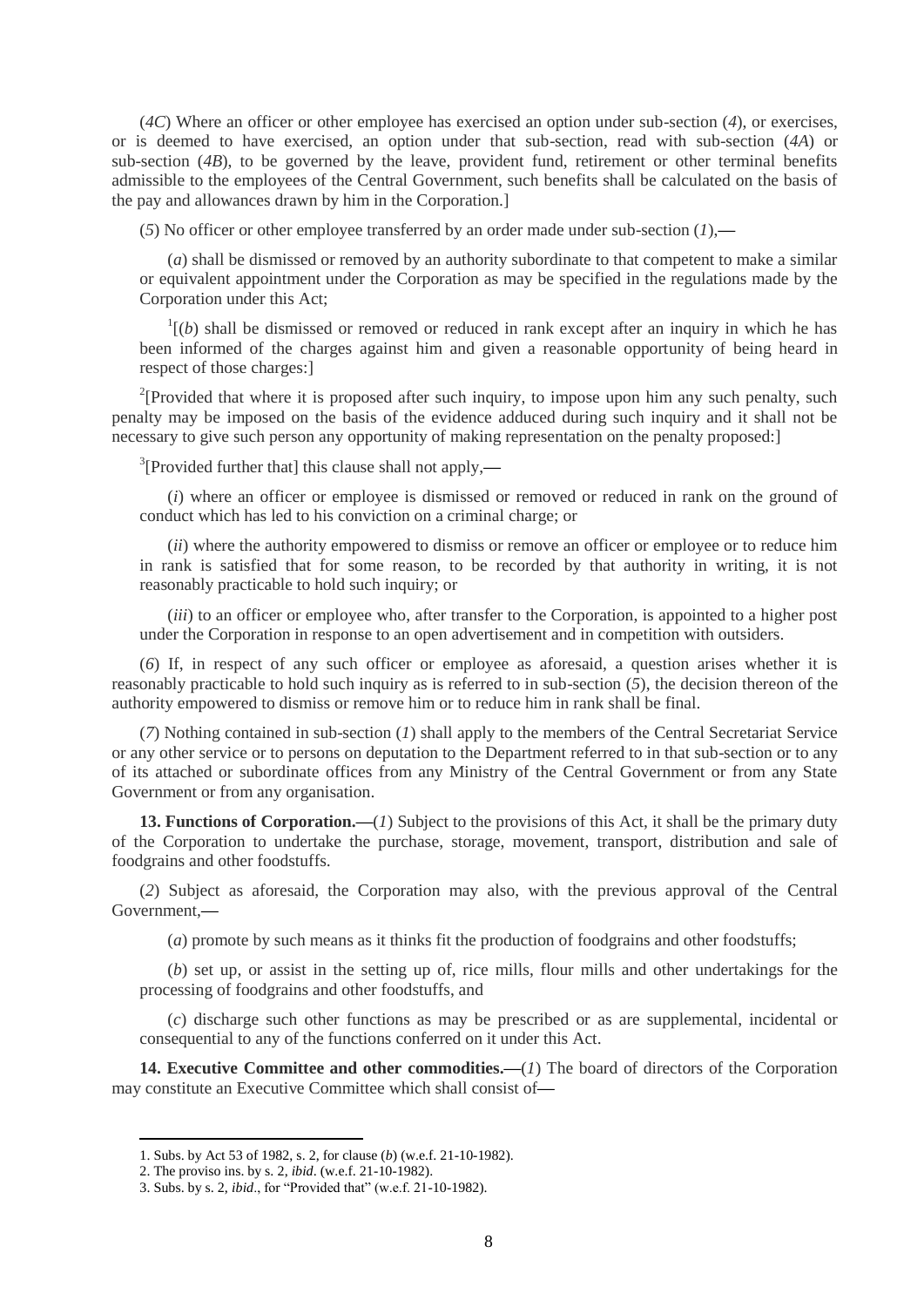(*a*) the Chairman of the board;

(*b*) the managing director; and

(*c*) three other directors, of whom one shall be a non-official.

(*2*) The Chairman of the board of directors shall be the Chairman of the Executive Committee.

(*3*) Subject to the general control, direction and superintendence of the board of directors, the Executive Committee shall be competent to deal with any matter within the competence of the Corporation.

(*4*) The board of directors may constitute such other committees, whether consisting wholly of directors or wholly of other persons or partly of directors and partly of other persons as it thinks fit, for such purposes as it may decide.

(*5*) A committee constituted under this section shall meet at such times and places and shall observe such rules of procedure in reward to the transaction of business at its meetings (including the quorum at meetings) as may be provided by regulations made by the Corporation under this Act.

(*6*) The members of a committee (other than the directors of the board) shall be paid by the Corporation such fees and allowances as may be fixed by it by regulations made under this Act for attending the meetings of the committee and for attending to any other work of the Corporation.

**15. Member of board or committee thereof not to vote in certain cases.—**A member of the board of directors of the Corporation or a committee thereof who has any direct or indirect pecuniary interest in any matter coming up for consideration at a meeting of the board of directors or committee thereof, shall, as soon as possible after relevant circumstances have come to his knowledge, disclose the nature of his interest at such meeting and the disclosure shall be recorded in the minutes of the board or the committee, as the case may be, and the member shall not take any part in any deliberation or decision of the board or committee with respect to that matter.

#### CHAPTER III

## BOARDS OF MANAGEMENT

**16. Boards of Management, their constitution and functions.—(***1*) The Central Government may, on a request received in this behalf from the State Government or Governments concerned or otherwise, by notification in the Official Gazette, establish a Board of Management for a State or two or more contiguous States, if no State Food Corporation is functioning in such State or States.

(*2*) The head office of the Board of Management shall be at such place as the Central Government may, by notification in the Official Gazette, specify.

(*3*) The Board of Management shall consist of**—**

(*a*) a Chairman to be appointed by the Board of directors of the Food Corporation of India;

(*b*) the senior-most executive officer of the said Corporation employed at the head office of the Board of Management; and

(*c*) not more than ten other members to be appointed by the Board of directors of the said Corporation.

(*4*) The members of a Board of Management referred to in clauses (*a*) and (*c*) of sub-section (*3*) shall hold office for a term of two years and shall be eligible for re-appointment and the other terms and conditions of their appointment shall be such as may be prescribed.

(*5*) The Board of Management shall advise the Corporation on such matters as may be generally or specifically referred to it and shall perform such other functions as the Corporation may delegate to it.

(*6*) The provisions of sections 20, 21 and 25 shall, so far as may be, apply in relation to the members of a Board of Management as they apply in relation to the members of the Board of directors of a State Food Corporation: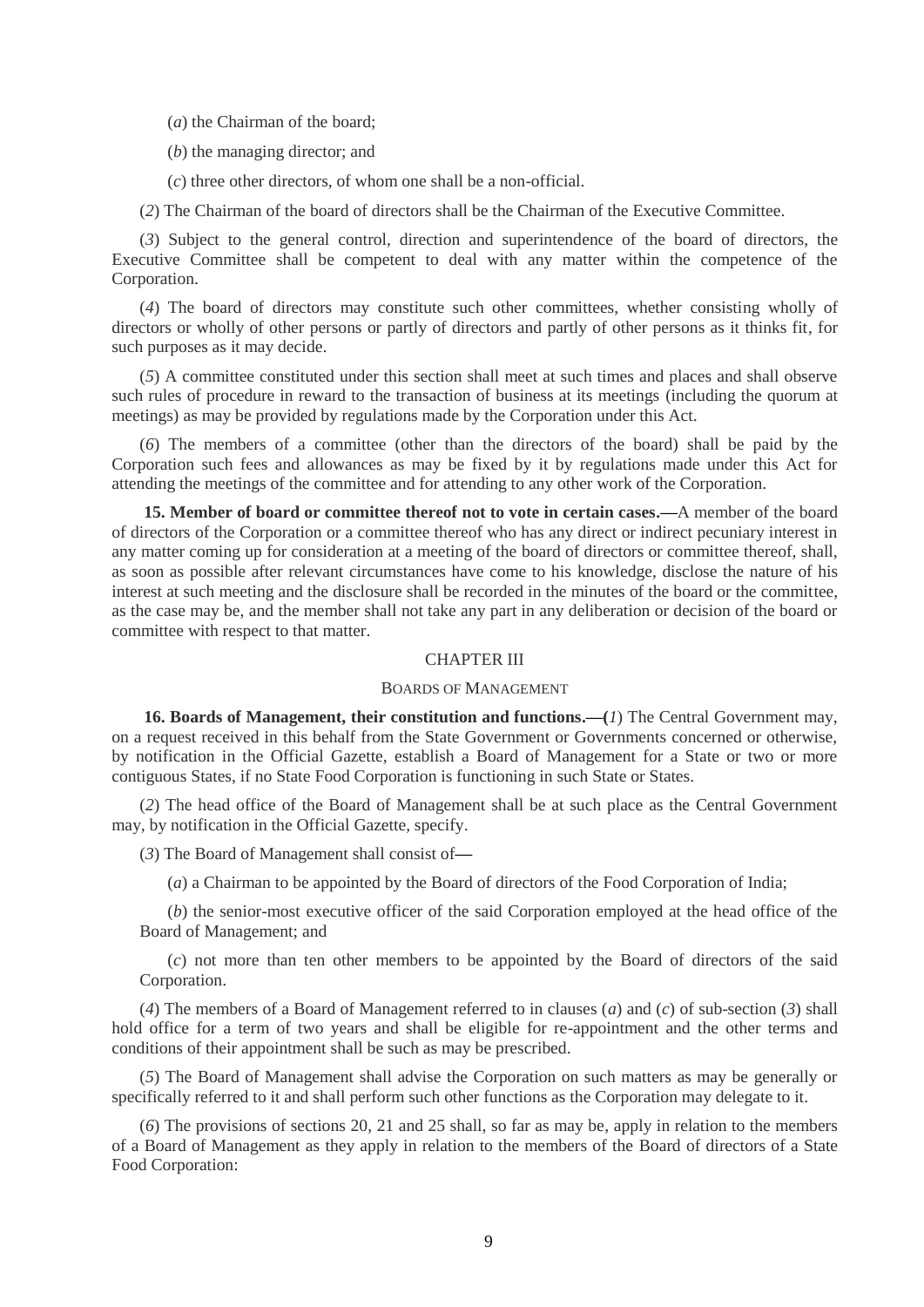Provided that the reference to the General Manager in clause (*e*) of section 20 shall be construed as a reference to the officer of the Corporation referred to in clause (*b*) of sub-section (*3*).

(*7*) The Food Corporation of India may, after consultation with a Board of Management, appoint such staff as it considers necessary to enable that Board to perform its functions under this Act.

(*8*) The Board of Management may, by order in writing, authorise any one or more of its members to exercise and perform, subject to such conditions and limitations, if any, as may be specified in the order, such of its powers and functions as it may think fit.

(*9*) The Board of Management shall follow such procedure as may be provided by regulations made by the Food Corporation of India under this Act.

(*10*) Where a Board of Management has been established**—**

(*i*) for a State, or

(*ii*) for two or more States,

then such Board shall stand dissolved-

(*a*) in the case referred to in clause (*i*), on the establishment of a Food Corporation for that State, and

(*b*) in the case referred to in clause (*ii*), on the establishment of such Corporation for any one or more of such States.

(*11*) Where a Board of Management stands dissolved under clause (*b*) of sub-section (*10*), the Central Government may establish a new Board of Management for the State or States for which no Food Corporation has been established.

(*12*) The expenses of the Board of Management in the discharge of its functions under this Act shall be met by the Food Corporation of India.

#### CHAPTER IV

### STATE FOOD CORPORATIONS

**17. Establishment of State Food Corporation.—**(*1*) The Central Government may, by notification in the Official Gazette and after consultation with the Government of a State, establish a Food Corporation for that State under such name as may be specified in the notification.

(*2*) A State Food Corporation established under sub-section (*1*) shall be a body corporate by the name notified under that sub-section, having perpetual succession and a common seal with power, subject to the provisions of this Act, to acquire, hold and dispose of property and to contract, and may, by the said name, sue and be sued.

(*3*) The head office of a State Food Corporation shall be at such place within the State as may be notified by the Central Government in the Official Gazette.

(*4*) Subject to the provisions of this Act, a State Food Corporation may perform such of the functions of the Food Corporation of India as that Corporation may delegate to it.

**18. Capital of State Food Corporation.—**(*1*) The Capital of a State Food Corporation shall be such sum not exceeding ten crores of rupees as the Central Government may, after consultation with the Food Corporation of India, fix.

(*2*) The Central Government may, after such consultation, from time to time, increase the capital of the State Food Corporation to such extent and in such manner as that Government may determine.

(*3*) Such capital shall be provided**—**

(*a*) by the Central Government after due appropriation made by Parliament by law for the purpose, and

(*b*) by the Food Corporation of India,

in such proportion and subject to such terms and conditions as may be determined by the Central Government.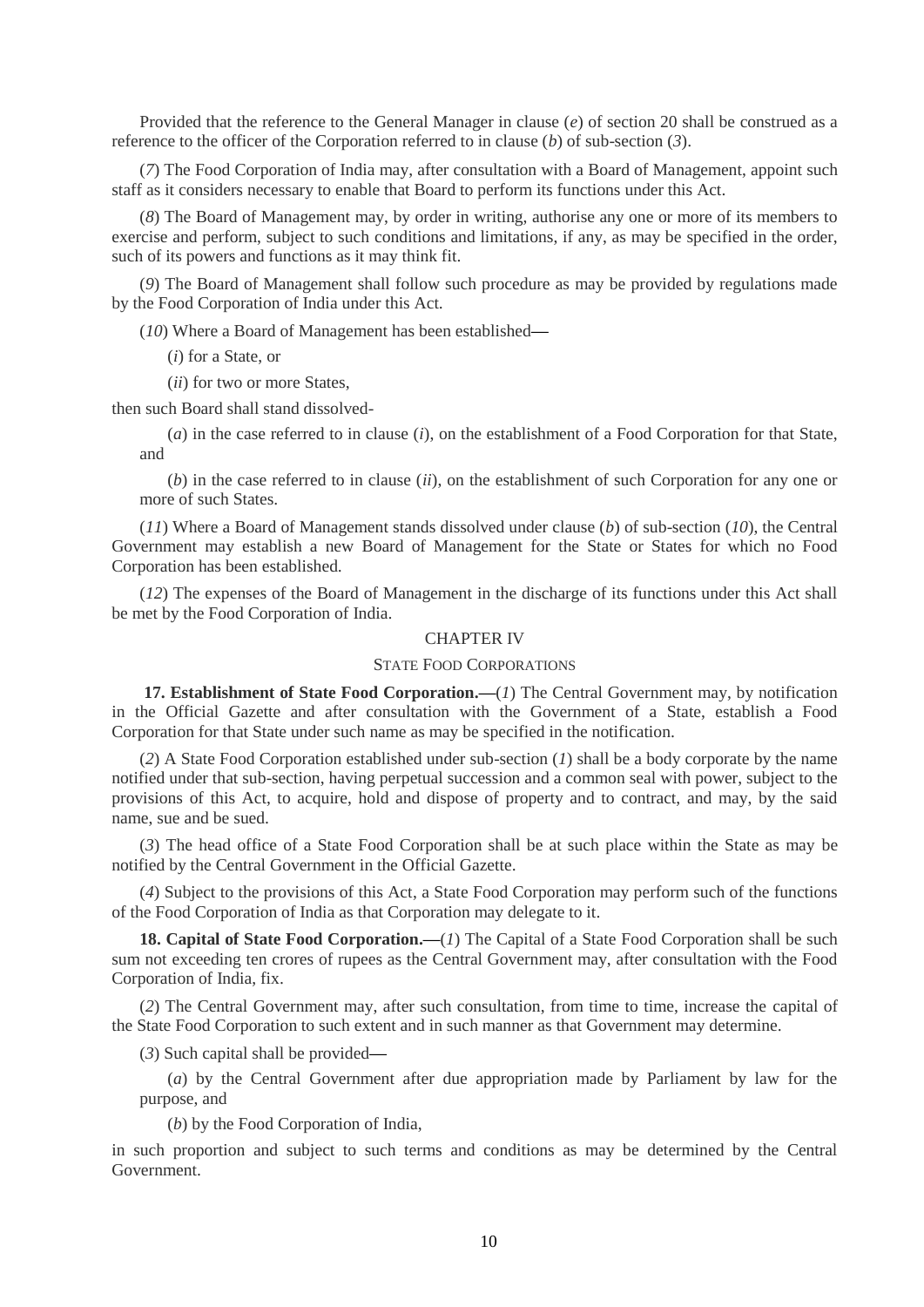**19. Management of State Food Corporation.—**(*1*) The general superintendence, direction and management of the affairs and business of a State Food Corporation shall vest in a board of directors which shall consist of a Chairman, a General Manager and not more than ten other members, all of whom shall be appointed by the Food Corporation of India after consultation with the Central Government and the State Government.

(*2*) The General Manager shall**—**

(*a*) exercise such powers and perform such duties as the board of directors may entrust or delegate to him; and

(*b*) receive such salary and allowances and be governed by such terms and conditions of service as the board of directors may, in consultation with the Food Corporation of India, fix.

(*3*) The board of directors, in discharging its functions, shall act on business principles having regard to the interests of the producer and consumer and shall be guided by such instructions on questions of policy as may be given to it by the Food Corporation of India.

(*4*) If any doubt arises as to whether a question is or is not a question of policy, the matter shall be referred to the Central Government whose decision thereon shall be final.

(*5*) The members of the board of directors, other than the General Manager, shall be entitled to receive by way of remuneration or fees such sums as may be prescribed:

Provided that no official member shall be entitled to receive any remuneration other than any allowances admissible to him under the rules regulating his conditions of service.

(*6*) The term of office of, and the manner of filling casual vacancies among, the members of the board of directors shall be such as may be prescribed.

**20. Disqualification for office of member of board of directors.—**A person shall be disqualified for being appointed as, and for being, a member of the board of directors of a State Food Corporation**—**

(*a*) if he is, or at any time has been adjudicated insolvent or has suspended payment of his debts or has compounded with his creditors; or

(*b*) if he is of unsound mind and stands so declared by a competent court; or

(*c*) if he is or has been convicted of any offence which in the opinion of the Central Government involves moral turpitude; or

(*d*) if he has been removed or dismissed from the service of the Government or a corporation owned or controlled by the Government; or

(*e*) except in the case of the Chairman or the General Manager, if he is a salaried official of the Food Corporation of India or a State Food Corporation.

**21. Removal and resignation of members of board of directors.—**(*1*) The Food Corporation of India may, at any time, after consultation with the State Food Corporation, remove the General Manager from office after giving him a reasonable opportunity of showing cause against the proposed removal.

(*2*) The board of directors of a State Food Corporation may remove from office any member of that board who**—**

(*a*) is or has become subject to any of the disqualifications mentioned in section 20; or

(*b*) is absent without leave of the board of directors from more than three consecutive meetings thereof without cause sufficient, in the opinion of the board, to exonerate his absence.

(*3*) A member of such board may resign his office by giving notice thereof in writing to the Food Corporation of India and on such resignation being accepted, he shall be deemed to have vacated his office.

**22. Meetings.—**(*1*) The board of directors of a State Food Corporation shall meet at such times and places and shall observe such rules of procedure in regard to the transaction of business at its meetings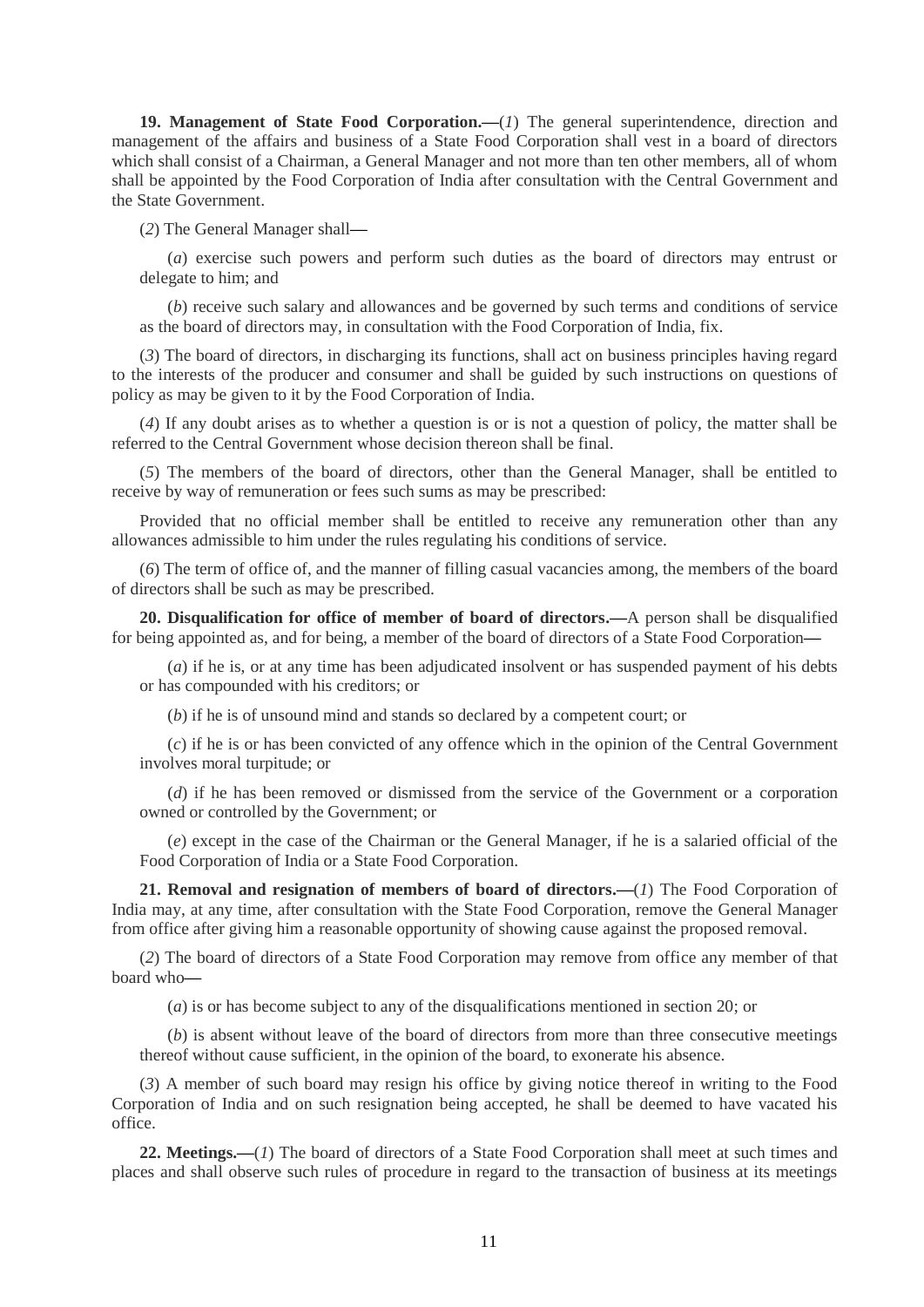(including the quorum at meetings) as may be provided by regulations made by that Corporation under this Act.

(*2*) The Chairman of the board of directors, or, if for any reason he is unable to attend any meeting, any other member of the board elected by the members of the board present at the meeting, shall preside at the meeting.

(*3*) All questions which come up before any meeting of the board of directors shall be decided by a majority of the votes of the members present and voting, and in the event of an equality of votes, the Chairman or in his absence, the person presiding shall have and exercise a second or casting vote.

**23. Appointment of officers, etc. and their conditions of service.—**(*1*) A State Food Corporation may appoint such officers and other employees as it considers necessary for the efficient performance of its functions.

(*2*) Every person employed by a State Food Corporation under this Act shall be subject to such conditions of service and shall be entitled to such remuneration as may be determined by regulations made by the Corporation under this Act.

**24. Executive Committee and other committees.—**(*1*) The board of directors of a State Food corporation may constitute an Executive Committee which shall consist of**—**

(*a*) the Chairman of the board of directors;

(*b*) the General Manager; and

(c*)* three other members of the board of directors, of whom one shall be a non-official.

(*2*) the Chairman of the board of directors shall be the Chairman of the Executive Committee.

(*3*) Subject to the general control, direction and superintendence of the board of directors, the Executive Committee shall be competent to deal with any matter within the competence of the State Food Corporation.

(*4*) The board of directors may constitute such other committees, whether consisting wholly of members of the board or wholly of other persons or partly of such members and partly of other persons as it thinks fit, for such purposes as it may decide.

(*5*) A committee constituted under this section shall meet at such times and places and shall observe such rules of procedure in regard to the transaction of business at its meetings (including the quorum at meetings) as may be provided by regulations made by the State Food Corporation under this Act.

(*6*) The members of a committee (other than the directors of the board) shall be paid by the State Food Corporation such fees and allowances as may be fixed by it by regulations made under this Act, for attending the meetings of the committee and for attending to any other work of that Corporation.

**25. Member of board or committee thereof not to vote in certain cases.—**A member of the board of directors of a State Food Corporation or a committee thereof who has any direct or indirect pecuniary interest in any matter coming up for consideration at a meeting of the board of directors or committee thereof, shall, as soon as possible after relevant circumstances have come to his knowledge, disclose the nature of his interest at such meeting and the disclosure shall be recorded in the minutes of the board or the committee, as the case may be, and the member shall not take any part in any deliberation or decision of the board or the committee with respect to that matter.

#### CHAPTER V

#### FINANCE, ACCOUNTS AND AUDIT

**26. Submission of programme of activities and financial estimates.—**(*1*) A Food Corporation shall, before the commencement of each year, prepare a statement of programme of its activities during the forthcoming year as well as a financial estimate in respect thereof.

(*2*) The statement prepared under sub-section (*1*) shall not less than three months before the commencement of each year, be submitted for approval**—**

(*a*) in the case of the Food Corporation of India, to the Central Government;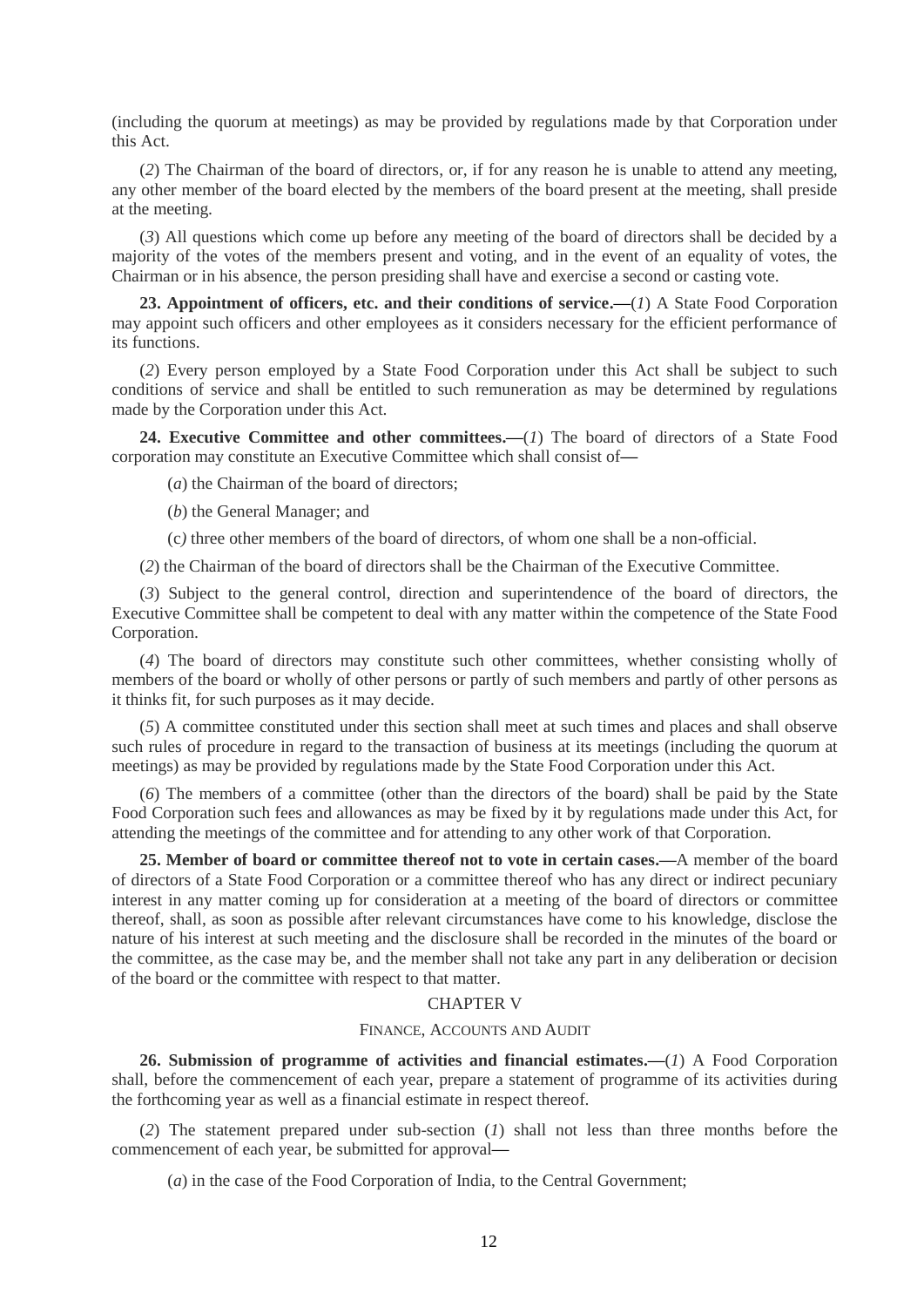(*b*) in the case of a State Food Corporation, to the Food Corporation of India.

(*3*) The statement and the financial estimate of a Food Corporation referred to in sub-section (*1*) may, with the approval of the Central Government, in the case of the Food Corporation of India, or with the approval of the Food Corporation of India in the case of a State Food Corporation, be revised by the Food Corporation.

**27. Borrowing powers of Food Corporation.—<sup>1</sup>[(***1***) A Food Corporation may, for the purpose of** carrying out its functions under this Act**—**

(*a*) take advances against stocks of foodgrains or other foodstuffs held by it, or borrow money**—**

(*i*) from any scheduled bank, or

(*ii*) from any other bank or financial institution approved by the Central Government in this behalf, or

(*iii*) from any other authority, organisation or institution or from the public on such terms and conditions as may be approved by the Central Government; or

(*b*) issue and sell bonds and debentures carrying interest at such rates as may be fixed by the Central Government at the time the bonds or debentures are issued:

<sup>2</sup>[Provided that the amount borrowed by a Food Corporation under clause (b) shall not at any time exceed ten times the paid-up capital and the reserve fund established under section 33.]]

(*2*) The Central Government may guarantee the loans and advances taken by a Food Corporation under sub-section (*1*) as to the re-payment of principal and the payment of interest thereon and other incidental charges.

 $3(3)$  A Food Corporation may, for the purpose of carrying out its functions under this Act, also borrow money from the Central Government; and that Government may, after due appropriation made by Parliament by law in this behalf, pay to the Food Corporation such sums of money by way of loan on such terms and conditions as that Government may determine.]

**28. Lending by Food Corporation on security of foodgrains.—**A Food Corporation may lend or advance money to any person engaged in the production of foodgrains upon the security of foodgrains or such other security as may be prescribed, for any purpose connected with such production.

**29. Power to enter into agreement for purchase of foodgrains after harvest.—**(*1*) A Food Corporation may enter into agreement with any grower of foodcrops for the purchase of foodgrains after the harvest of such crops and any such agreement may provide that any sum payable by the Corporation to the grower under such agreement shall be payable to any scheduled bank or other financing agency nominated by the grower in this behalf to such extent as may be specified in the agreement.

*(2*) The scheduled bank or other financing agency referred to in sub-section (*1*) may, on the basis of any agreement referred to in that sub-section, lend money to a grower of food crops who has entered into such agreement.

**30. Guarantee by Food Corporation.—**A Food Corporation may, upon such terms and conditions as it may think fit, guarantee any loan referred to in sub-section (*2*) of section 29, and also any other loan raised by a grower of foodcrops, which is re-payable within a period not exceeding five years.

**31. Funds of Food Corporation.—**(*1*) A Food Corporation shall have its own fund and all receipts of the Corporation shall be credited thereto and all payments of the Corporation shall be met therefrom.

**.** 

<sup>1.</sup> Subs. by Act 36 of 1988, s. 2, for sub-section (*1*) (w.e.f. 20-8-1988).

<sup>2.</sup> Subs. by Act 27 of 2001, s. 2, for the proviso (w.e.f. 22-5-2001).

<sup>3.</sup> Ins. by Act 67 of 1972, s. 5 (w.e.f. 15-12-1972).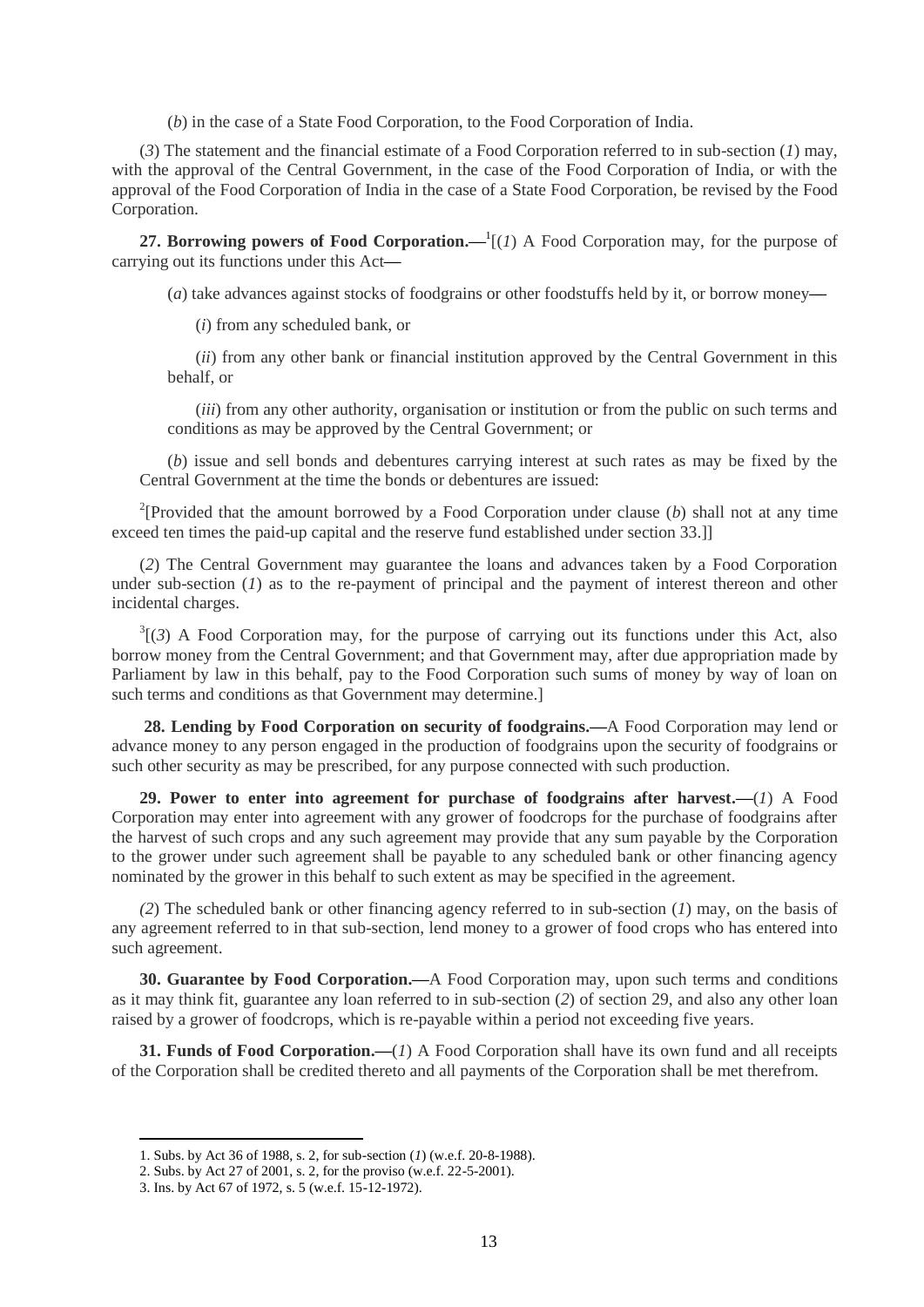(2) Such fund shall be applied for meeting all administrative expenses of the Food Corporation and for carrying out the purposes of this Act.

**32. Investment of funds.—**A Food Corporation may invest its funds in the securities of the Central Government or any State Government or in such other manner as may be prescribed.

**33. Allocation of surplus profits.—**(*1*) A Food Corporation shall establish a reserve fund to which shall be credited every year such portion of its annual net profits as that Corporation thinks fit.

(*2*) After making provision for such reserve fund and for bad and doubtful debts, depreciation in assets and all other matters which are usually provided for by companies registered and incorporated under the Companies Act, 1956 (1 of 1956), the balance of its annual net profits shall be paid**—**

(*a*) in the case of the Food Corporation of India, to the Central Government, and

(*b*) in the case of a State Food Corporation, to the Central Government and the Food Corporation of India in the same proportion as the capital provided by them.

<sup>1</sup>[34. Accounts and audit.—(*1*) A Food Corporation shall maintain proper accounts and other relevant records and prepare an annual statement of accounts including the profit and loss account and the balance-sheet in such form as may be prescribed by the Central Government in consultation with the Comptroller and Auditor-General of India.

(*2*) The accounts of a Food Corporation shall be audited annually by the Comptroller and Auditor-General of India and any expenditure incurred by him in connection with such audit shall be payable by the Food Corporation to the Comptroller and Auditor-General of India.

(*3*) The Comptroller and Auditor-General of India and any person appointed by him in connection with the audit of the accounts of a Food Corporation shall have the same rights, privileges and authority in connection with such audit as the Comptroller and Auditor-General has in connection with the audit of Government accounts and, in particular, shall have the right to demand the production of books, accounts, connected vouchers and other documents and papers and to inspect any office of the Food Corporation.

(*4*) The accounts of a Food Corporation as certified by the Comptroller and Auditor-General of India or any other person appointed by him in this behalf together with the audit report thereon shall be forwarded annually by the Comptroller and Auditor-General of India to,**—**

(*i*) the Food Corporation concerned;

- (*ii*) where the accounts relate to a State Food Corporation, also to the Food Corporation of India;
- (*iii*) the Central Government,

and that Government shall, as soon thereafter as may be, cause the same to be laid before both Houses of Parliament.]

**35. Annual report on the working of Food Corporations.—**(*1*) A Food Corporation shall, as soon as possible after the end of each year, submit to the Central Government an annual report on the working and affairs of the Corporation.

(*2*) The Central Government shall, as soon as may be after the receipt of such report, cause such report and the audit report received under section  $34<sup>2</sup>$  [together with any comments thereon or supplement thereto by the Comptroller and Auditor-General of India] to be laid before both Houses of Parliament.

## CHAPTER VI

#### **MISCELLANEOUS**

<sup>1.</sup> Subs. by Act 12 of 2000, s. 2, for section 34 (w.e.f. 2-6-2000).

<sup>2.</sup> Ins. by Act 67 of 1972, s. 7 (w.e.f. 15-12-1972).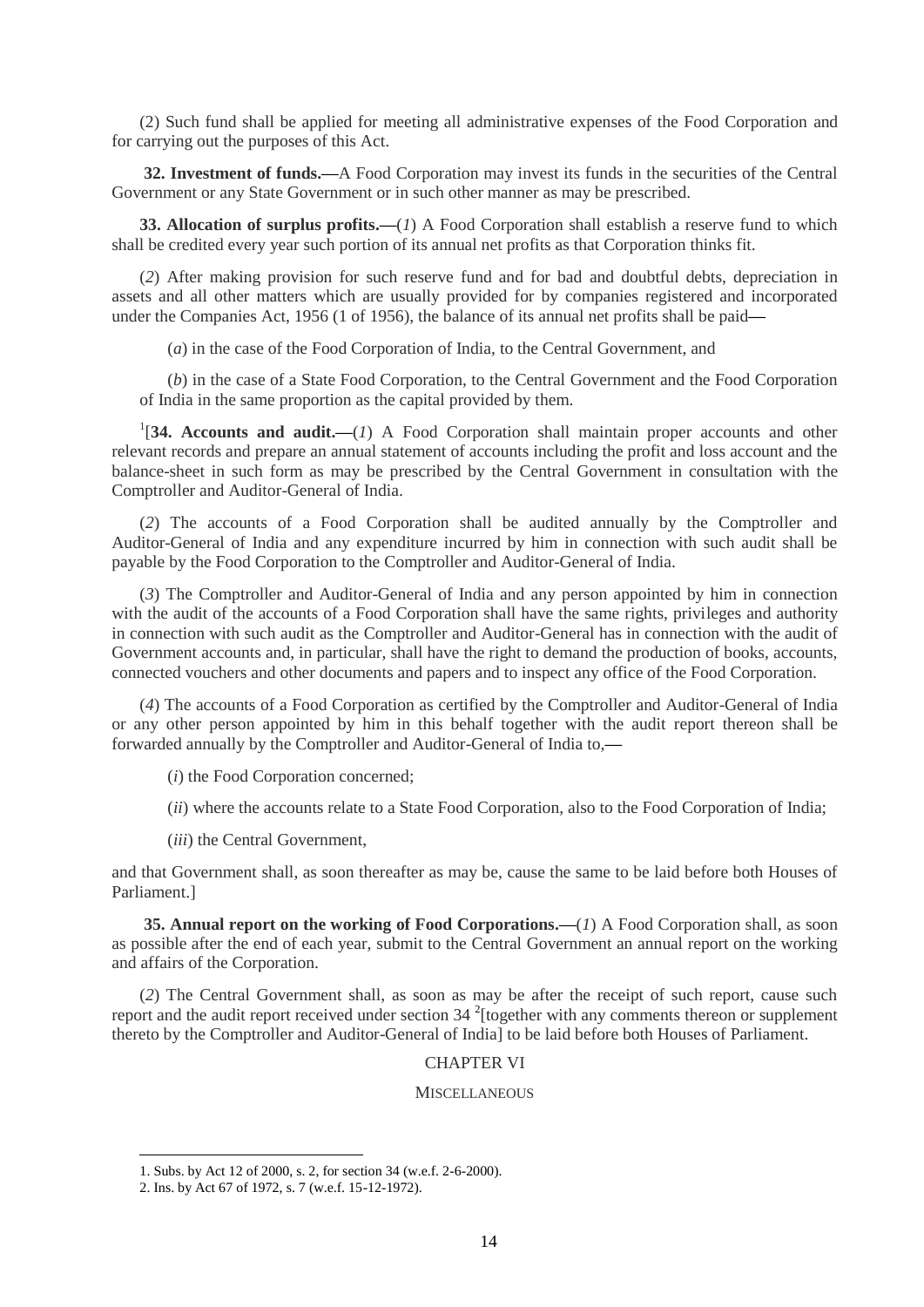**36. Vacancies, etc., not to invalidate acts or proceedings of Food Corporation, etc.—**(*1*) No act or proceeding of a Food Corporation or a committee thereof or a Board of Management shall be invalid by reason only of the existence of any vacancy in, or any defect in the constitution of, the board of directors of the Food Corporation or such Committee or Board of Management.

(*2*) No act done by any person acting in good faith as a member of a board of directors of a Food Corporation or of a Board of Management shall be deemed to be invalid by reason only of his disqualification for being appointed as, or for being, a member of such board of directors or Board of Management.

**37. Delegation.—**A Food Corporation may, by general or special order in writing, delegate to the Chairman or any other member of the board of directors or the Secretary or other officer of the Corporation, subject to such conditions and limitations, if any, as may be specified in the order, such of its powers and functions under this Act as it may deem necessary.

**38. Declaration of fidelity and secrecy.—**Every director, member of an Advisory Committee or other committee, auditor, officer or other employee of a Food Corporation and every member of a Board of Management and its staff shall, before entering upon his duties, make a declaration of fidelity and secrecy in the form set out in the Schedule.

**39. Indemnity of directors.—**(*1*) Every member of the board of directors of a Food Corporation and of a Board of Management shall be indemnified by the Corporation against all losses and expenses incurred by him in the discharge of his duties except such as are caused by his own wilful act or default.

(*2*) A member of the board of directors of a Food Corporation or a Board of Management shall not be responsible for any other member or for any officer or other employee of the Corporation or Board of Management or for any loss or expense resulting to the Corporation from the insufficiency or deficiency of value of, or title to, any property or security acquired or taken on behalf of the Corporation in good faith, or by the insolvency or wrongful act of any person under obligation to the Corporation or by anything done in good faith, in the execution of the duties of his office or in relation thereto.

**40. Protection of action taken under this Act.—**No suit or other legal proceeding shall lie against a Food Corporation or any member of the board of directors thereof or any officer or other employee thereof or any member of a Board of Management or its staff or any other person authorised by a Food Corporation or a Board of Management to discharge any functions under this Act for any loss or damage caused or likely to be caused by anything which is in good faith done or intended to be done in pursuance of this Act.

**41. Offences.—**(*1*) Whoever, without the consent in writing of a Food Corporation, uses its name in any prospectus or advertisement, shall be punishable with imprisonment for a term which may extend to six months, or with fine which may extend to one thousand rupees, or with both.

(*2*) No court shall take cognizance of any offence under sub-section (*1*) except on a complaint in writing by an officer authorised in this behalf by the Food Corporation concerned.

**42. Provision relating to income-tax, super-tax, etc.—**For the purposes of the Income-tax Act, 1961 (43 of 1961), or any other enactment for the time being in force relating to income-tax, super-tax or any other tax on income, profits or gains, a Food Corporation shall be deemed to be a company within the meaning of the Income-tax Act, 1961, and shall be liable to tax accordingly on its income, profits and gains.

**43. Winding up of Food Corporation.—**No provision of law relating to the winding up of companies or corporations shall apply to a Food Corporation and it shall not be placed in liquidation save by order of the Central Government and in such manner as that Government may direct.

**44. Power to make rules.—**(*1*) The Central Government may, by notification in the Official Gazette, make rules to carry out the purposes of this Act.

(*2*) Without prejudice to the generality of the foregoing power, such rule may provide for**—**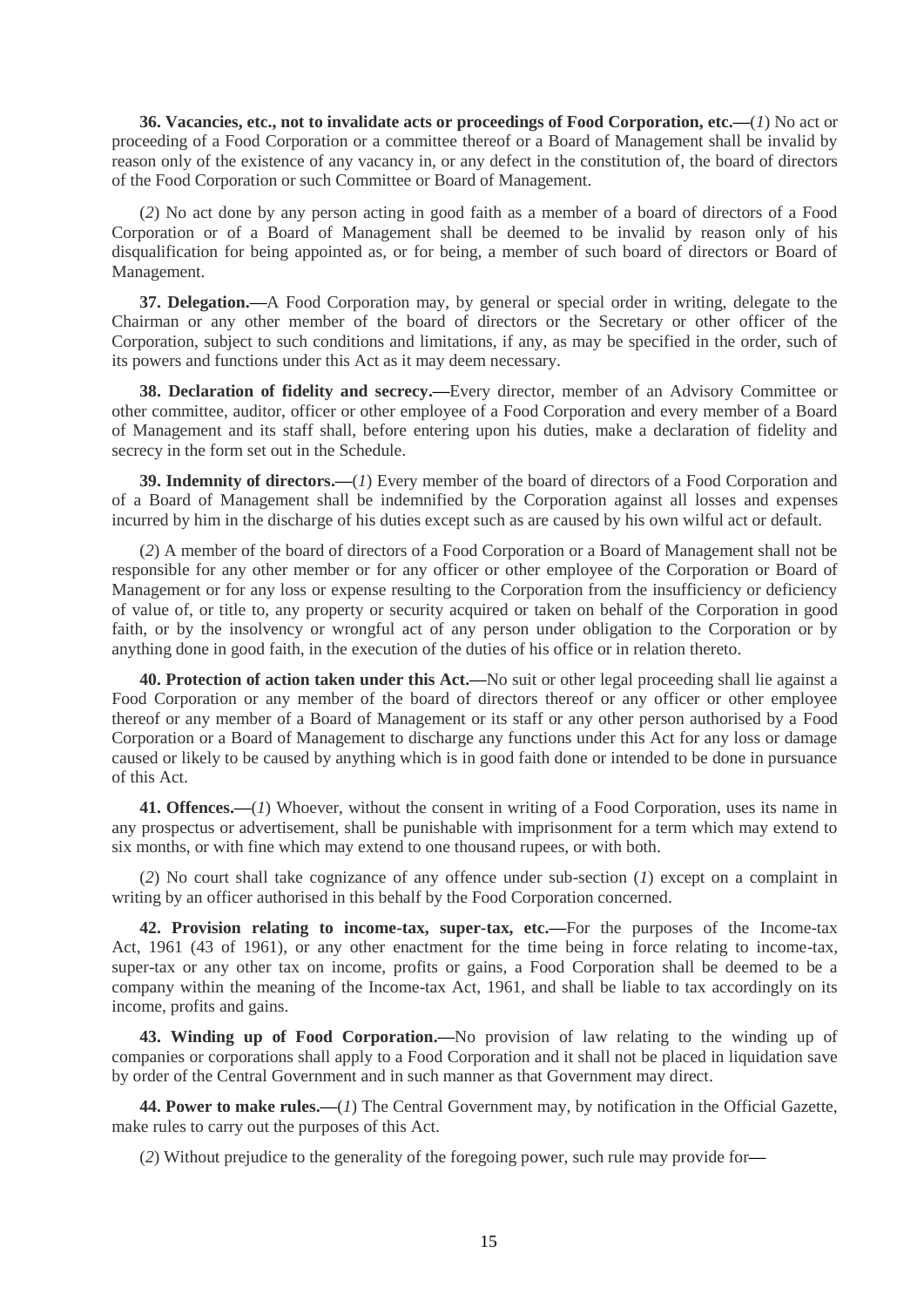(*a*) the term of office of, and the manner of filling casual vacancies among, and the other terms and conditions of appointment of, the directors of the Corporation;

(*b*) the composition of Advisory Committees and the terms and conditions of service of members thereof;

(*c*) the additional functions which the Corporation may perform;

(*d*) the remuneration or fees payable to the members of the board of directors of a State Food Corporation and the term of office of, and the manner of filling casual vacancies among, such members;

(*e*) the securities (other than food grains) upon which a Food Corporation may lend or advance money;

(*f*) the manner in which a Food Corporation may invest its funds;

(*g*) the form of the annual statement of accounts and the balance sheet to be prepared by a Food Corporation;

(*h*) any other matter which has to be or may by prescribed.

(*3*) Every rule made by the Central Government under this section shall be laid as soon as may be after it is made, before each House of Parliament while it is in session for a total period of thirty days <sup>1</sup>[which may be comprised in one session or in two or more successive sessions, and if, before the expiry of the session immediately following the session or the successive sessions aforesaid,] both Houses agree in making any modification in the rule or both Houses agree that the rule should not be made, the rule shall thereafter have effect only in such modified form or be of no effect, as the case may be; so however that any such modification or annulment shall be without prejudice to the validity of anything previously done under that rule.

**45. Power of Food Corporation to make regulations.—**(*1*) A Food Corporation may, with the previous sanction of the Central Government, by notification in the Official Gazette, make regulations not inconsistent with this Act and the rules made thereunder, to provide for all matters for which provision is necessary or expedient for the purpose of giving effect to the provisions of this Act.

 $^{2}[IA]$  The power to make regulations under this section shall include the power to give retrospective effect from a date not earlier than the date of commencement of this Act, to the regulations or any of them but no retrospective effect shall be given to any regulation so as to prejudicially affect the interests of any person to whom such regulation may be applicable.]

(*2*) Without prejudice to the generality of the foregoing power, such regulation may provide for**—**

(*a*) the methods of appointment, the conditions of service and the scales of pay of the officers and employees of a Food Corporation, other than the Secretary of the Food Corporation of India;

(*b*) the duties and conduct of officers and employees of a Food Corporation, other than the Secretary aforesaid;

(*c*) the functions and duties which may be entrusted or delegated to the managing director or, as the case may be, the General Manager, or a Food Corporation:

(*d*) the times and places at which meetings of a Food Corporation or any committee thereof shall be held and the procedure to be followed thereat;

(*e*) the fees and allowances payable to the members of a committee under sub-section (*6*) of section 14 or sub-section (*6*) of section 24;

<sup>1.</sup> Subs. by Act 53 of 1982, s. 3, for certain words (w.e.f. 21-10-1982).

<sup>2.</sup> Ins. by s. 4, *ibid*. (w.e.f. 21-10-1982).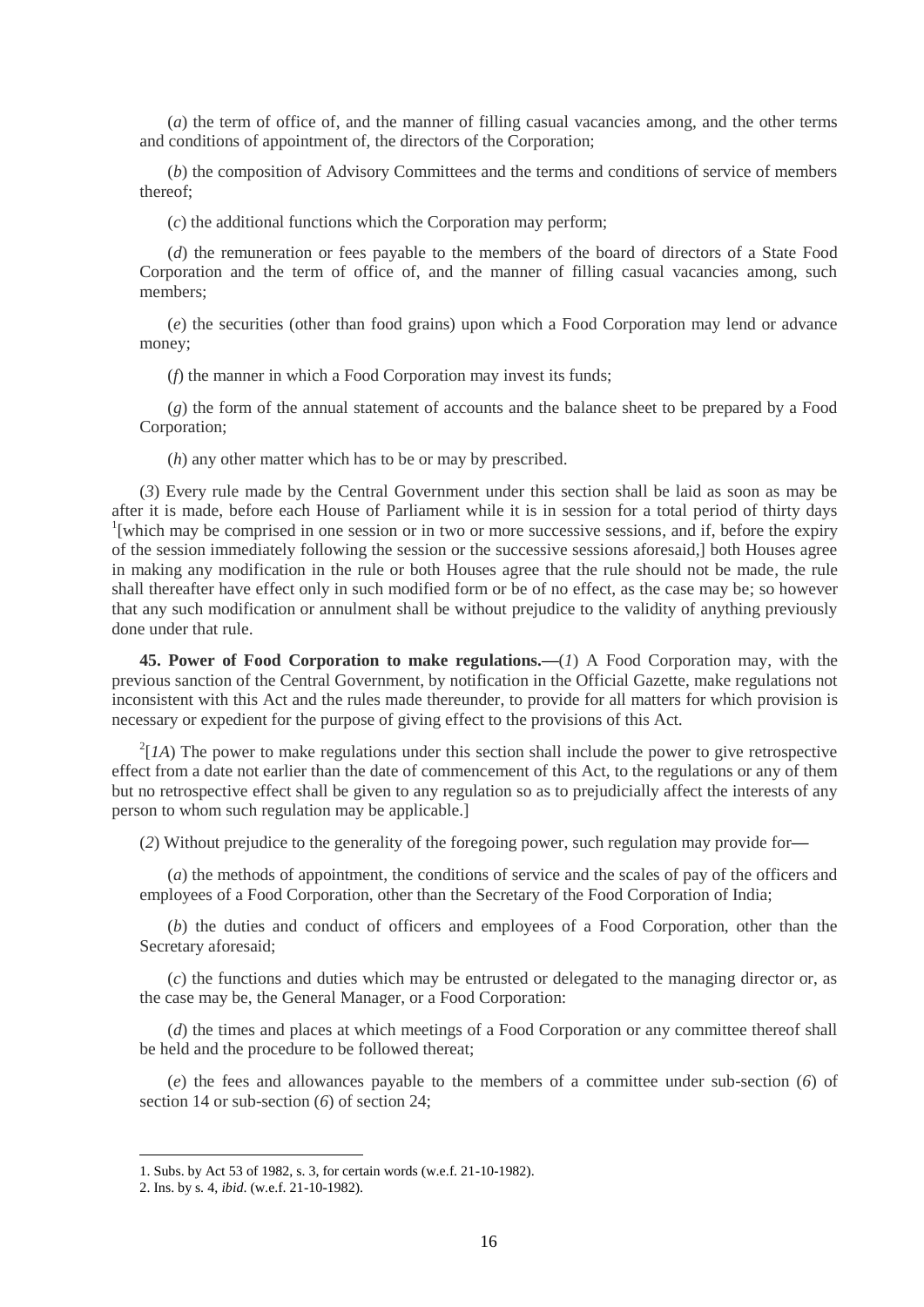(*f*) generally, the efficient conduct of the affairs of a Food Corporation.

(*3*) The Central Government may, by notification in the Official Gazette, rescind any regulation which it has sanctioned and thereupon such regulation shall cease to have effect.

(*4*) Any regulation which may be made by the Food Corporation of India under this Act may be made by the Central Government within three months from the establishment of that Corporation and any regulation which may be made by a State Food Corporation under this Act may be made by the Food Corporation of India within three months from the establishment of such State Food Corporation; and any regulation so made may be altered or rescinded by the Food Corporation concerned in the exercise of its powers under this Act.

 $\frac{1}{1}$ (5) Every regulation made under this Act shall be laid, as soon as may be after it is made, before each House of Parliament, while it is in session, for a total period of thirty days which may be comprised in one session or in two or more successive sessions, and if, before the expiry of the session immediately following the session or the successive sessions aforesaid, both Houses agree in making any modification in the regulation or both Houses agree that the regulation should not be made, the regulation shall thereafter have effect only in such modified form or be of no effect, as the case may be; so, however, that any such modification or annulment shall be without prejudice to the validity of anything previously done under that regulation.]

<sup>2</sup>[46. Validation.—No regulation made or purporting to have been made with retrospective effect, under section 45 before the commencement of the Food Corporations (Amendment) Act, 1982 (53 of 1982) shall be deemed to be invalid or ever to have been invalid merely on the ground that such regulation was made with retrospective effect and accordingly every such regulation and any action taken or thing done thereunder shall be as valid and effective as if the provisions of section 45, as amended by the Food Corporations (Amendment) Act, 1982 were in force at all material times when such regulation was made or action or thing was taken or done.]

<sup>1.</sup> Added by Act 53 of 1982, s. 4 (w.e.f 21-10-1982).

<sup>2.</sup> Ins. by s. 5, *ibid*. (w.e.f 21-10-1982).